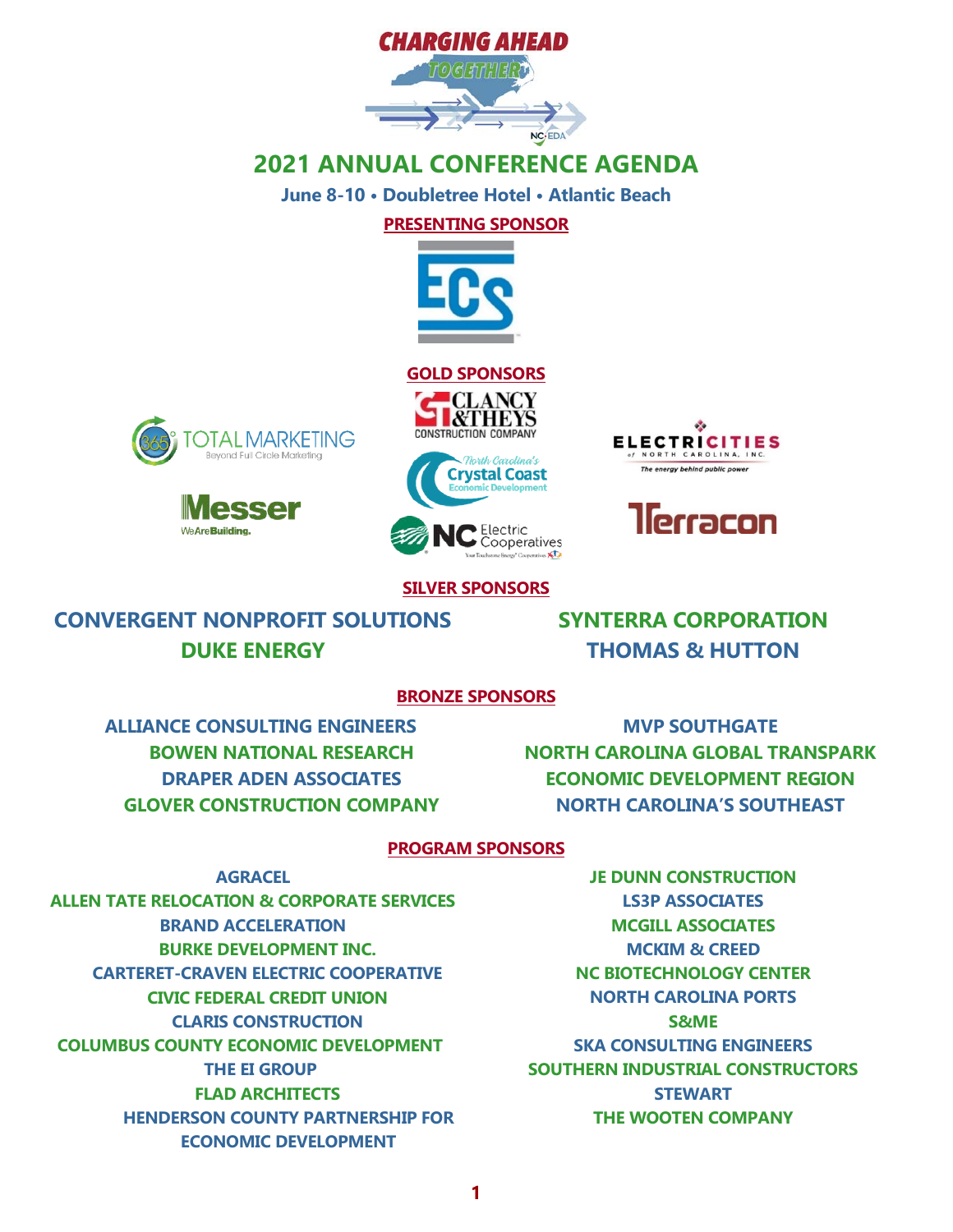**June 8-10 • Doubletree Hotel • Atlantic Beach**

#### **Tuesday, June 8**

| 11:30 am $-5$ pm         | <b>OPTIONAL NETWORKING ACTIVITIES</b> (separate registration required)                                                                                                                                                                                                                                           |  |
|--------------------------|------------------------------------------------------------------------------------------------------------------------------------------------------------------------------------------------------------------------------------------------------------------------------------------------------------------|--|
| 11:30 am $-$ 3:30 pm:    | <b>Half-Day Fishing Excursion</b><br>Lookout Adventures, Morehead City                                                                                                                                                                                                                                           |  |
| 11:50 am $-5$ pm:        | <b>Golf Outing</b><br>Crystal Coast Country Club                                                                                                                                                                                                                                                                 |  |
| $2 - 3$ pm:              | <b>Fort Macon Tour</b><br>Fort Macon State Park                                                                                                                                                                                                                                                                  |  |
| $2:30 - 4:30$ pm:        | <b>Kayaking Excursion</b><br>Beaufort Paddle, Taylors Creek in Beaufort                                                                                                                                                                                                                                          |  |
| 3 pm                     | <b>CONFERENCE REGISTRATION DESK OPENS</b><br>Refreshments Sponsor: NORTH CAROLINA'S SOUTHEAST                                                                                                                                                                                                                    |  |
| $5:30 - 6$ pm            | <b>EMERGING EXECUTIVES / NEW MEMBER RECEPTION</b><br>Reception Sponsor: SYNTERRA CORPORATION                                                                                                                                                                                                                     |  |
| $6 - 7:30$ pm            | <b>WELCOMING RECEPTION</b><br>Reception Sponsors: NORTH CAROLINA'S CRYSTAL COAST ECONOMIC DEVELOPMENT<br>. NORTH CAROLINA'S ELECTRIC COOPERATIVES<br><b>Entertainment Sponsor: DUKE ENERGY</b>                                                                                                                   |  |
| $7:30$ pm – until        | DINNER ON YOUR OWN / SMALL GROUP DINNER NIGHT                                                                                                                                                                                                                                                                    |  |
| <b>Wednesday, June 9</b> |                                                                                                                                                                                                                                                                                                                  |  |
| $6 - 7$ am               | <b>OPTIONAL ACTIVITY</b> (separate registration required)<br><b>Sunrise Yoga on the Beach</b>                                                                                                                                                                                                                    |  |
| 7 am                     | <b>CONFERENCE REGISTRATION DESK OPENS</b>                                                                                                                                                                                                                                                                        |  |
| $7 - 8:15$ am            | <b>NETWORKING BREAKFAST</b><br>Breakfast Sponsor: 365 DEGREE TOTAL MARKETING                                                                                                                                                                                                                                     |  |
| 8:30 am $-$ 12:30 pm     | <b>GENERAL SESSION</b>                                                                                                                                                                                                                                                                                           |  |
| $8:30 - 8:40$ am         | <b>Welcoming Remarks</b><br><b>JOHN NELMS</b><br>Annual Conference Committee Chair<br>Senior Economic Development Manager - Duke Energy                                                                                                                                                                          |  |
| $8:40 - 9$ am            | <b>NCEDA Business Session</b><br><b>Board of Directors Update /2021 NCEDA Awards Announcement</b><br><b>RANDALL JOHNSON</b><br><b>NCEDA President</b><br>Executive Director, Southeastern Office - NC Biotechnology Center<br>2021 Scholarship / 2020 Scholarship and Award Recognition<br><b>JOSH HALLINGSE</b> |  |
|                          | NCEDA Professional Development Chair<br>Executive Director - Transylvania Economic Alliance                                                                                                                                                                                                                      |  |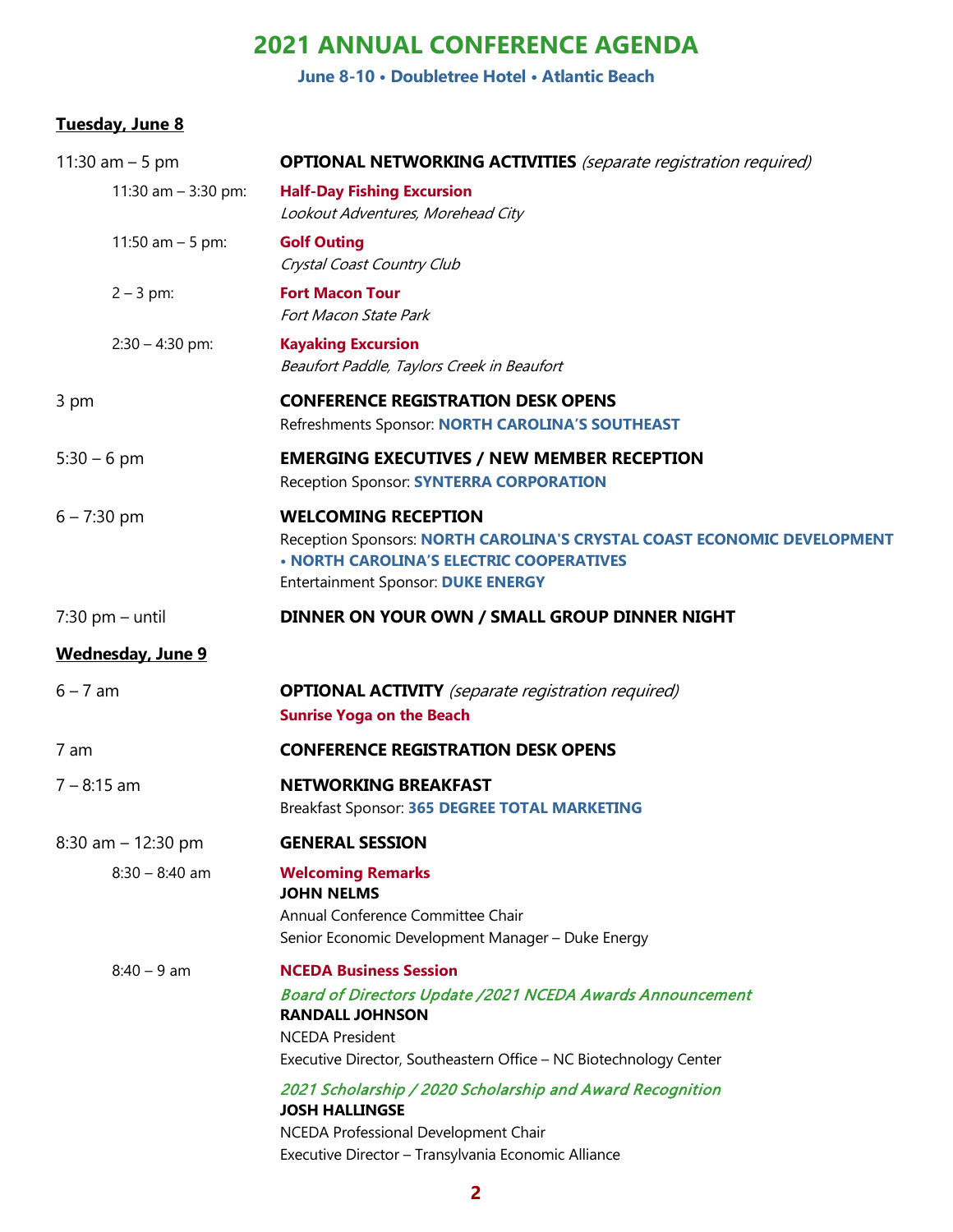**June 8-10 • Doubletree Hotel • Atlantic Beach**

| $9 - 9:15$ am         | <b>Commerce Update</b><br><b>MACHELLE BAKER SANDERS</b><br>Secretary - North Carolina Department of Commerce                                                                                                                                                                                                                                                                                                                                                                                                                                                                                                           |
|-----------------------|------------------------------------------------------------------------------------------------------------------------------------------------------------------------------------------------------------------------------------------------------------------------------------------------------------------------------------------------------------------------------------------------------------------------------------------------------------------------------------------------------------------------------------------------------------------------------------------------------------------------|
| $9:15 - 10$ am        | <b>Pratt &amp; Whitney Project Case Study</b><br><b>MARGIE BUKOWSKI</b> , moderator<br>Director of Corporate Client Services and Business Development<br><b>WEAVERCOOKE Construction</b>                                                                                                                                                                                                                                                                                                                                                                                                                               |
|                       | <b>CLARK DUNCAN</b><br>Executive Director - Economic Development Coalition for Asheville-Buncombe County                                                                                                                                                                                                                                                                                                                                                                                                                                                                                                               |
|                       | <b>AUSTIN ROUSE</b><br>Business Recruitment Manager - Economic Development Partnership of North Carolina<br><b>TOM SRI</b>                                                                                                                                                                                                                                                                                                                                                                                                                                                                                             |
|                       | Associate Director of Government Relations - Raytheon Technologies Corporation<br><b>BEN TEAGUE</b><br>Vice President of Strategic Development - Biltmore Farms                                                                                                                                                                                                                                                                                                                                                                                                                                                        |
| $10 - 10:30$ am       | <b>Networking Break</b><br>Networking Break Sponsor: GLOVER CONSTRUCTION COMPANY                                                                                                                                                                                                                                                                                                                                                                                                                                                                                                                                       |
| $10:30 - 11:15$ am    | <b>Diversity, Equity and Inclusion</b><br><b>DANYA PERRY</b><br>Director of Equitable Economic Development - Wake County Economic Development                                                                                                                                                                                                                                                                                                                                                                                                                                                                          |
| $11:15 - 11:30$ am    | Project Spotlight: Nestle Purina - Rockingham County<br><b>LEIGH COCKRAM</b><br>Director, Economic Development & Tourism<br>Rockingham County Center for Economic Development, Small Business and Tourism                                                                                                                                                                                                                                                                                                                                                                                                              |
| 11:30 am $-$ 12:15 pm | <b>NC Coalition for Global Competitiveness Panel</b><br><b>JIM FAIN, moderator</b><br>Former Secretary - North Carolina Department of Commerce<br>Coalition Founder and Immediate Past Chair<br>THE HONORABLE ELAINE MARSHALL<br>Secretary of State - State of North Carolina<br><b>Coalition Co-Chair</b><br><b>PETER THORNTON</b><br>Assistant Director of International Marketing<br>North Carolina Department of Agriculture and Consumer Services<br><b>Coalition Member</b><br><b>TOM WHITE</b><br>Director of Economic Development Partnership - North Carolina State University<br><b>Coalition Vice-Chair</b> |
| $12:15 - 12:30$ pm    | <b>Recognition of NCCED Recipients and Recent Retirements</b><br><b>DR. PATRICIA MITCHELL</b><br>NCEDA Immediate Past President<br><b>CHARLES HAYES</b><br><b>NCEDA Past President</b><br><b>RANDALL JOHNSON</b><br><b>NCEDA President</b>                                                                                                                                                                                                                                                                                                                                                                             |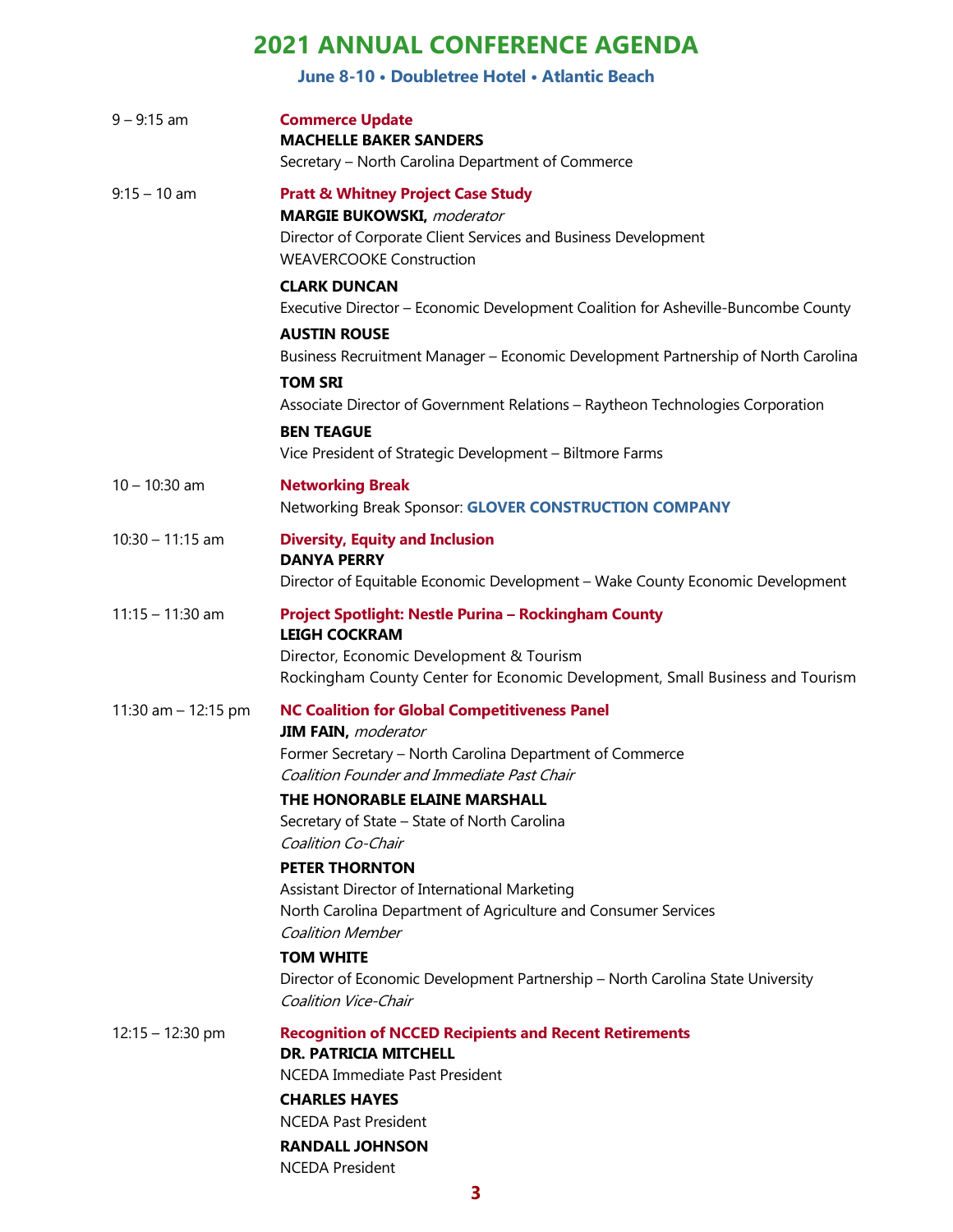**June 8-10 • Doubletree Hotel • Atlantic Beach**

| 12:30 pm                 | <b>Closing Remarks</b><br><b>JOHN NELMS</b><br>Annual Conference Committee Chair                                                                                                                     |
|--------------------------|------------------------------------------------------------------------------------------------------------------------------------------------------------------------------------------------------|
| $1$ pm $-5$ pm           | <b>OPTIONAL NETWORKING ACTIVITIES</b> (separate registration required)                                                                                                                               |
| $2 - 3$ pm:              | <b>Fort Macon Tour</b><br>Fort Macon State Park                                                                                                                                                      |
| $2 - 4$ pm:              | <b>Cornhole Tournament</b><br>Doubletree Hotel Beach<br>Tourney Sponsors: ECS SOUTHEAST . COLUMBUS COUNTY ECONOMIC DEVELOPMENT                                                                       |
| $2:30 - 4:30$ pm:        | <b>Kayaking Excursion</b><br>Beaufort Paddle, Taylors Creek in Beaufort                                                                                                                              |
| $6:30 - 10$ pm           | <b>NETWORKING RECEPTION, honoring NCEDA Past Presidents</b><br>Reception Sponsors: CLANCY & THEYS CONSTRUCTION . TERRACON CONSULTANTS<br><b>Entertainment Sponsor: ALLIANCE CONSULTING ENGINEERS</b> |
| <b>Thursday, June 10</b> |                                                                                                                                                                                                      |
| $6 - 7$ am               | <b>OPTIONAL ACTIVITY</b> (separate registration required)<br><b>Sunrise Yoga on the Beach</b>                                                                                                        |
| 7 am                     | <b>CONFERENCE REGISTRATION DESK OPENS</b>                                                                                                                                                            |
| $7 - 8:15$ am            | <b>NETWORKING BREAKFAST</b><br><b>Breakfast Sponsor: MESSER CONSTRUCTION</b>                                                                                                                         |
| 8:30 am $- 12:30$ pm     | <b>GENERAL SESSION</b>                                                                                                                                                                               |
| $8:30 - 8:35$ am         | <b>Welcoming Remarks</b><br><b>JOHN NELMS</b><br>Annual Conference Committee Chair<br>Senior Economic Development Manager - Duke Energy                                                              |
| $8:35 - 9$ am            | <b>NCEDA Business Session</b>                                                                                                                                                                        |
|                          | Nominating Committee Report / Passing of the Gavel<br><b>2020 Board Member Recognition</b>                                                                                                           |
|                          | <b>DR. PATRICIA MITCHELL</b><br>NCEDA Immediate Past President / Nominating Committee Chair<br>Assistant Professor, Department of Government and Justice Studies<br>Appalachian State University     |
|                          | Legislative Committee Report<br><b>CHRIS KOURI</b><br>NCEDA Legislative Committee Vice Chair<br>Member - Nexsen Pruet                                                                                |
|                          | <b>Emerging Executives Report</b><br><b>KEVIN LACKEY</b><br>NCEDA Emerging Executives Initiative Chair<br>Director of Business Development - Brunswick Business & Industry Development               |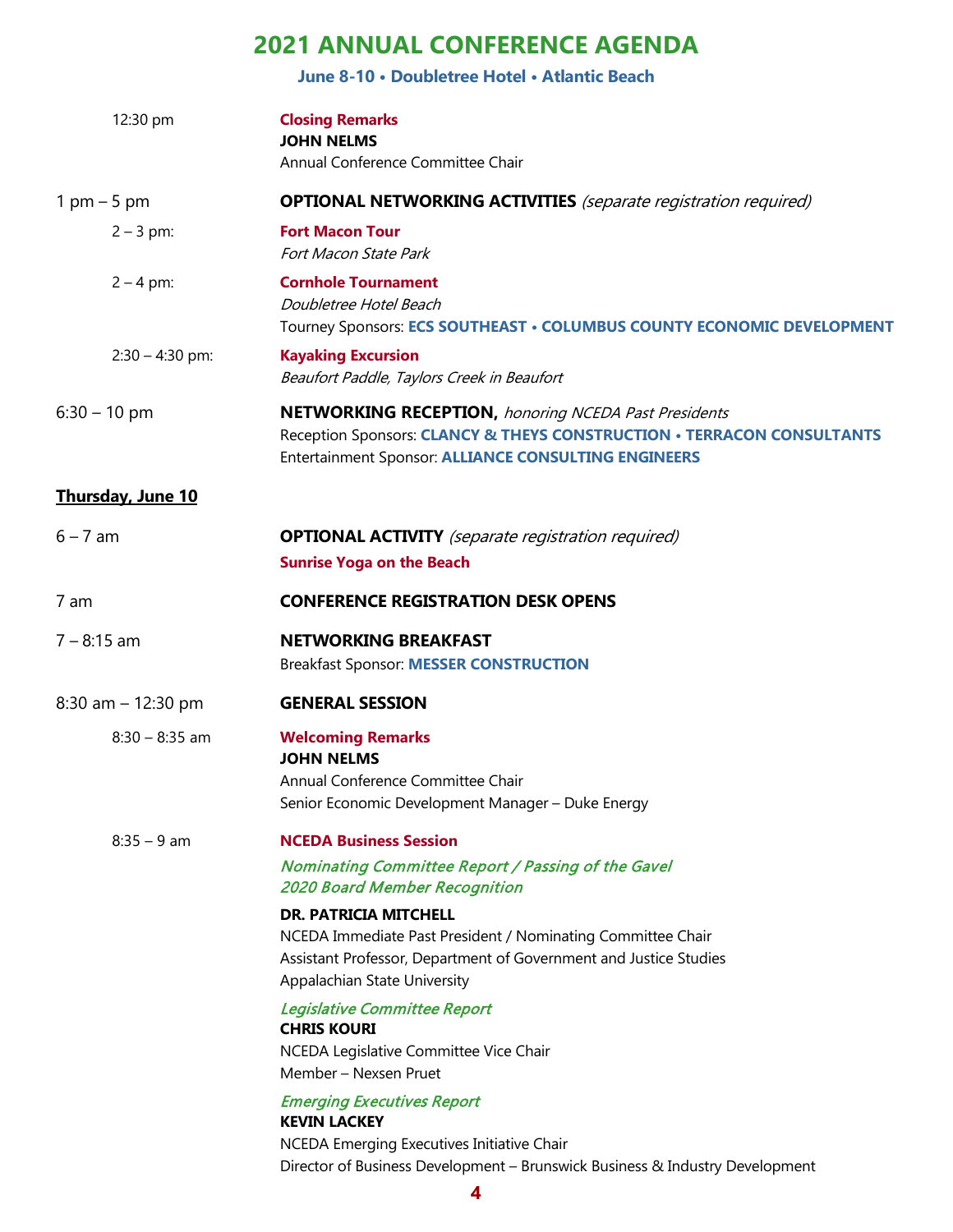**June 8-10 • Doubletree Hotel • Atlantic Beach**

| $9 - 9:45$ am       | <b>Keynote Address</b><br><b>REBECCA RYAN</b><br>Economist and Futurist - NEXT Generation Consulting                                                                                                                                                                                   |
|---------------------|----------------------------------------------------------------------------------------------------------------------------------------------------------------------------------------------------------------------------------------------------------------------------------------|
| $9:45 - 10:05$ am   | <b>EDPNC Update</b><br><b>CHRISTOPHER CHUNG</b><br>CEO - Economic Development Partnership of North Carolina                                                                                                                                                                            |
| $10:05 - 10:20$ am  | <b>Project Spotlight: Bharat Forge - Lee County</b><br><b>BOB JOYCE</b><br>Senior Director, Business Retention and Expansion - Sanford Area Growth Alliance<br><b>JIMMY RANDOLPH</b><br>CEO - Sanford Area Growth Alliance                                                             |
| $10:20 - 10:50$ am  | <b>Networking Break</b><br>Break Sponsor: NC GLOBAL TRANSPARK ECONOMIC DEVELOPMENT REGION                                                                                                                                                                                              |
| $10:50 - 11:05$ am  | <b>Project Spotlight: Centene - Mecklenburg County</b><br><b>EILEEN CAI</b><br>Vice President of Economic Growth, Asian Sector - Charlotte Regional Business Alliance<br><b>DAVE EFIRD</b><br>Partner - Womble Bond Dickinson<br><b>JOHN HUNTER</b><br>Partner - Womble Bond Dickinson |
| $11:05 - 11:30$ am  | <b>Multimodal DOT Update</b><br><b>JULIE WHITE</b><br>Deputy Secretary for Multimodal Transportation - NC Department of Transportation                                                                                                                                                 |
| $11:30 - 11:45$ am  | Project Spotlight: Town of Fair Bluff Re-Development - Columbus County<br><b>GARY LANIER</b><br>Director - Columbus County Economic Development Commission                                                                                                                             |
| 11:45 am - 12:15 pm | <b>Keynote Address</b><br><b>LYNN GOOD</b><br>Chair, President & CEO - Duke Energy                                                                                                                                                                                                     |
| 12:15 - 12:20 pm    | <b>Closing Remarks / Adjourn</b>                                                                                                                                                                                                                                                       |

#### **Additional Sponsors:**

Candy Basket Sponsor: **MVP SOUTHGATE** Lanyards Sponsor: **CONVERGENT NONPROFIT SOLUTIONS** Pads and Pens Sponsor: **THOMAS & HUTTON** Productivity Bell Sponsor: **DRAPER ADEN ASSOCIATES** WiFi Sponsor: **ELECTRICITIES OF NORTH CAROLINA**